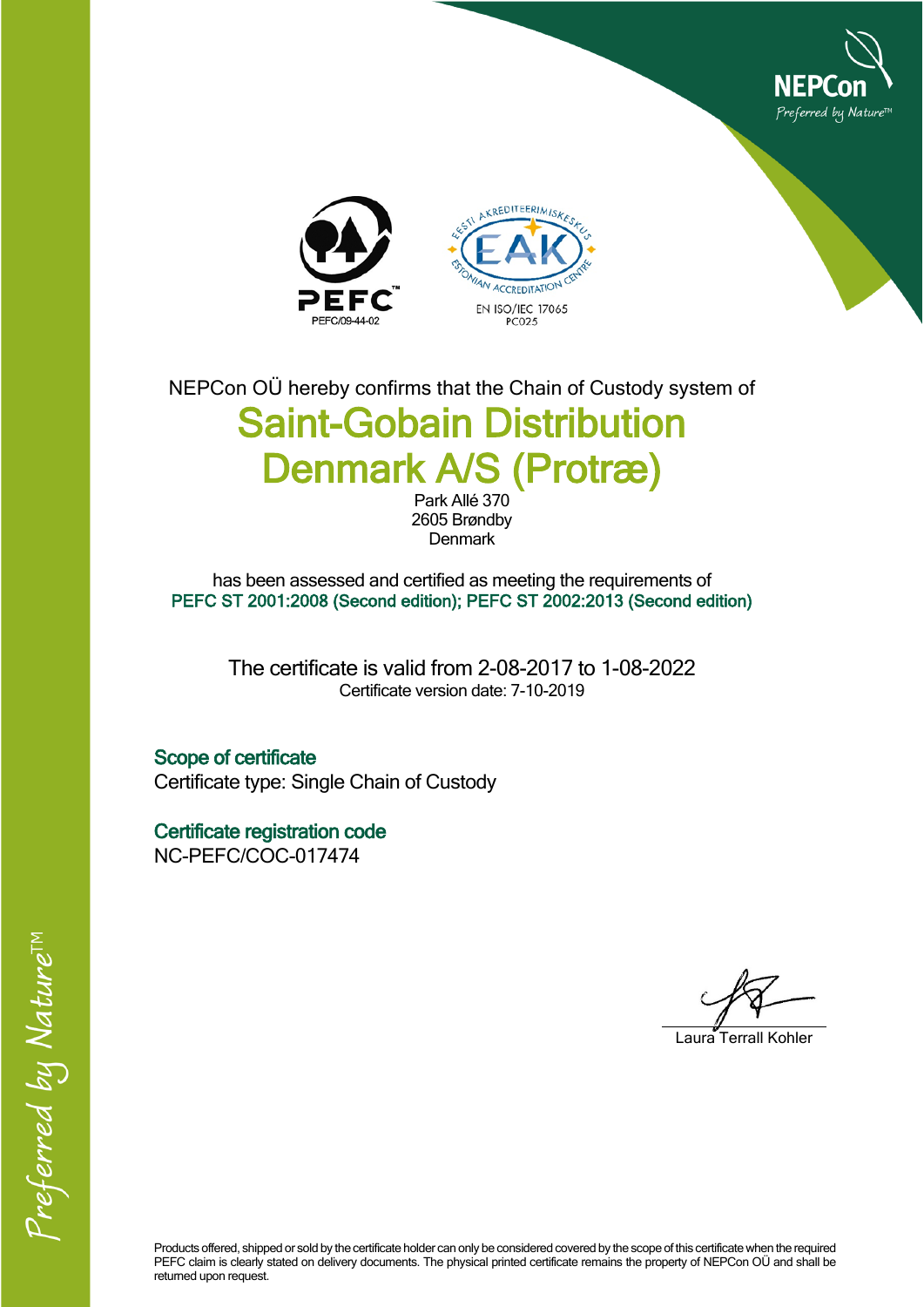

## **Annex A: Scope of Saint-Gobain Distribution Denmark A/S (Protræ) PEFC Chain of Custody Certificate NC-PEFC/COC-017474**

| <b>Product Type</b>                   | <b>PEFC Claims</b>                                      | CoC Method                                | <b>Input Material</b><br>Category     |
|---------------------------------------|---------------------------------------------------------|-------------------------------------------|---------------------------------------|
| 08035 - Wood<br>manufacturers, others | x% PEFC Certified;<br><b>PEFC Controlled</b><br>Sources | Physical separation;<br>Percentage Method | Certified material;<br>Other material |
| 08040 - Decorative<br>wood            | x% PEFC Certified;<br><b>PEFC Controlled</b><br>Sources | Physical separation;<br>Percentage Method | Certified material;<br>Other material |
| 09020 - Garden<br>furniture           | x% PEFC Certified;<br><b>PEFC Controlled</b><br>Sources | Physical separation;<br>Percentage Method | Certified material;<br>Other material |
| 09023 - Decking                       | x% PEFC Certified;<br><b>PEFC Controlled</b><br>Sources | Physical separation;<br>Percentage Method | Certified material;<br>Other material |

Products offered, shipped or sold by the certificate holder can only be considered covered by the scope of this certificate when the required PEFC claim is clearly stated on delivery documents. The physical printed certificate remains the property of NEPCon OU and shall be returned upon request.